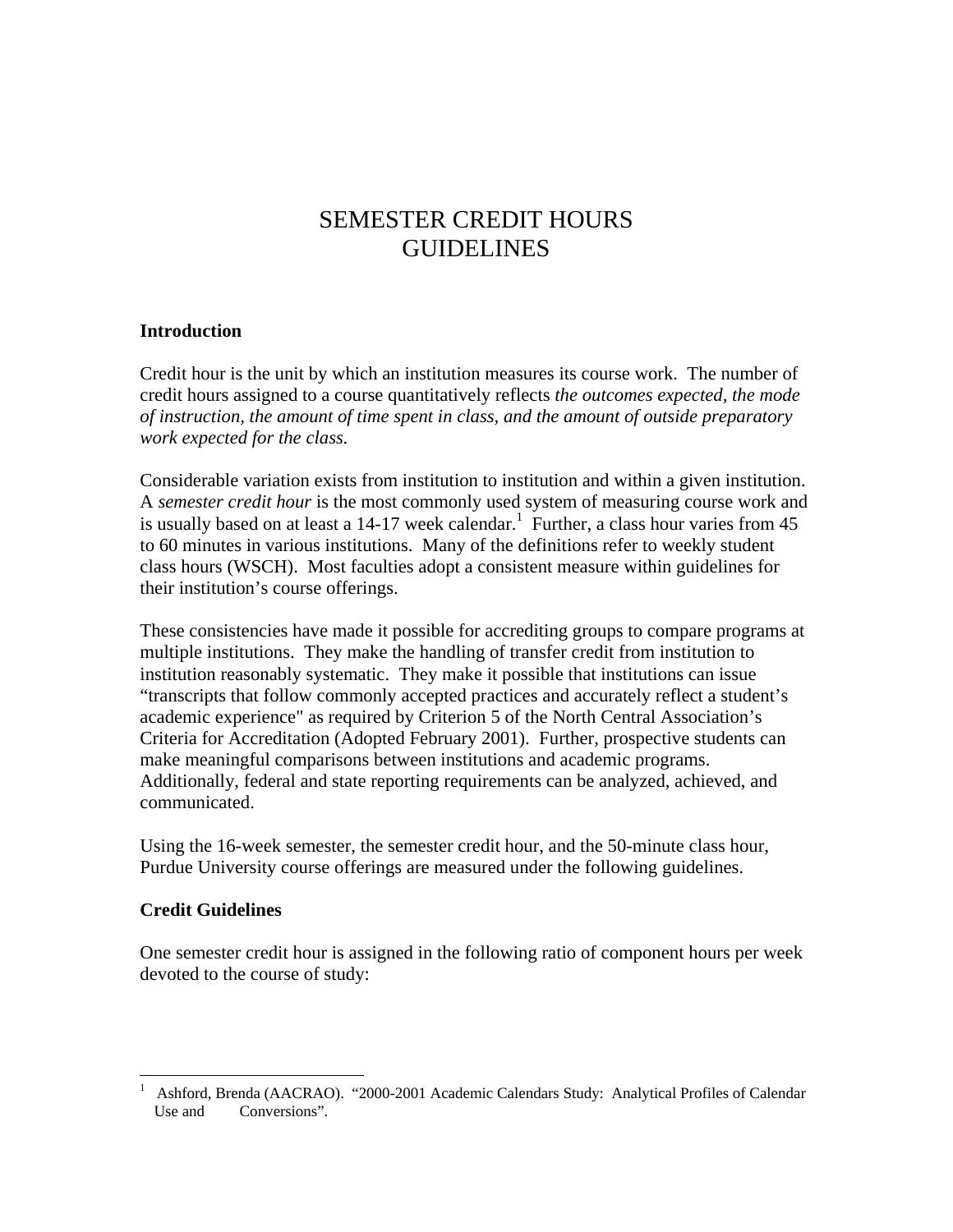## **NON-LABORATORY CLASS INSTRUCTION <sup>2</sup>**

#### Lecture, Recitation -

Normally, one credit hour is associated with a class meeting for 50 minutes per week for an entire semester (or the equivalent 750 semester-minutes, excluding final exams). Another widely repeated standard states that each in-class hour of college work should require two hours of preparation or other outside work.

#### Presentation –

1/2 credit hour is associated with a class meeting for 50 minutes per week for an entire semester (or the equivalent 750 semester-minutes, excluding final exam).

## **LABORATORY CLASS INSTRUCTION <sup>3</sup>**

Laboratory, –

.

Normally, one credit hour is associated with a class meeting for 50 to 200 minutes per week for an entire semester (or the equivalent 750 to 3,000 semester-minutes, excluding final exam, in other meeting formats). Two semester credit hours could be earned for a class meeting for 150 to 300 minutes per week over the semester. (The overlap in minutes in class allows for departmental discretion.)

Lab Prep –

One semester credit hour is associated with a class meeting 50 to 150 minutes per week over the semester.

Clinic –

One semester credit hour is associated with a class meeting 100 to 300 minutes per week over the semester.

Studio -

 $\overline{a}$ 

One semester credit hour is associated with a class meeting 100 to 300 minutes per week over the semester.

#### INDEPENDENT STUDY <sup>4</sup>

Experiential, Research, Individual Study –

Credit hours associated with this type of instruction will be assigned credit depending upon the amount of activity associated with the course, faculty supervision, and students outside work activity.

<sup>&</sup>lt;sup>2</sup> Purdue University Faculty Senate Document (March 2003). "Document I - Instructional Type Classifications (Pg. 2)"

<sup>&</sup>lt;sup>3</sup> Purdue University Faculty Senate Document (March 2003). "Document I - Instructional Type Classifications (Pg. 2-3)"

<sup>&</sup>lt;sup>4</sup> Purdue University Faculty Senate Document (March 2003). "Document I - Instructional Type Classifications (Pg. 3-4)"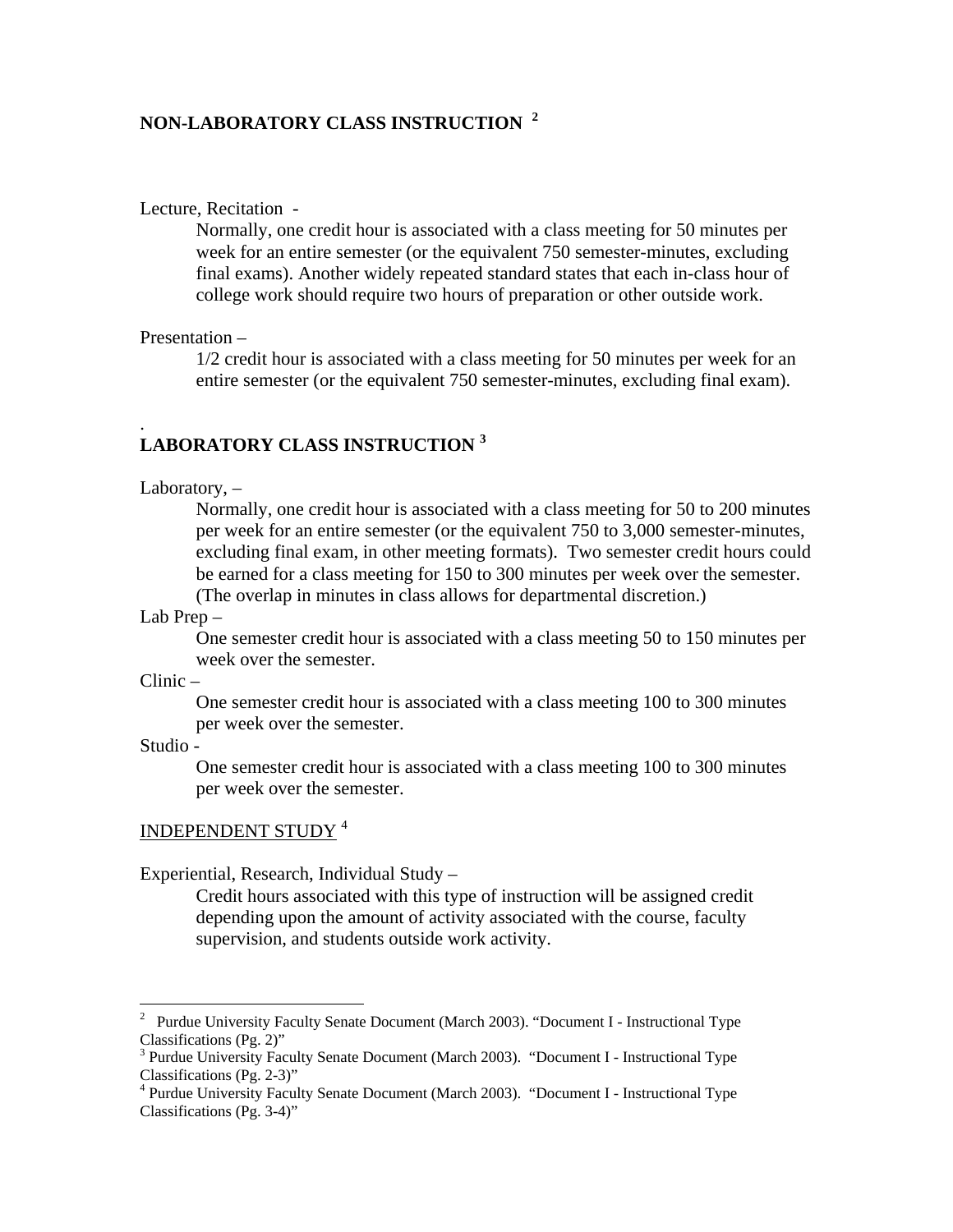Distance –

Credit hours associated with this organizational type of a course should be equivalent to credit hours when a course is delivered in another format on campus.

## **NON-DIRECTED STUDY <sup>5</sup>**

Practice/Study/Observation –

No credit hours or staff effort are directly associated with these learning situations.

### **Types of Credit Awarded in the Purdue University System**

#### Regular Credit:

Credit earned for regularly offered collegiate courses of instruction that meet the requirements of a degree program.

#### Thesis Credit:

Credit awarded to students for research toward completion of a research project, or a degree thesis or dissertation. This credit allows measure of the expected amount of work and the resources used, while the student actually earns zero degree credit hours. The benefit obtained is primarily to account for the resources provided, to use in reporting to governments, and in maintaining the students' financial aid position. Example: Senior Research Project, Master's Thesis, Doctoral Dissertation.

#### Equivalent Credit:

 $\overline{a}$ 

Hours are assigned to courses to reflect the value of resources used to provide the class, such as rooms, instructors, equipment, etc. Equivalent hours are used in the registration process but revert to zero when posted to the student's academic history. Example: A seminar with a visiting professor, over and above existing degree requirements. The benefit obtained is primarily to account for the resources provided, to use in reporting to governments, and in maintaining the students' financial aid position.

#### Continuing Education Units (CEU):

These units of credit are usually assigned to continuing education work accomplished during short courses and conferences. Typically, this is not work used to complete requirements for a degree but may contribute to maintaining licensing or other certification.

<sup>&</sup>lt;sup>5</sup> Purdue University Faculty Senate Document (March 2003). "Document I - Instructional Type Classifications (Pg. 4)"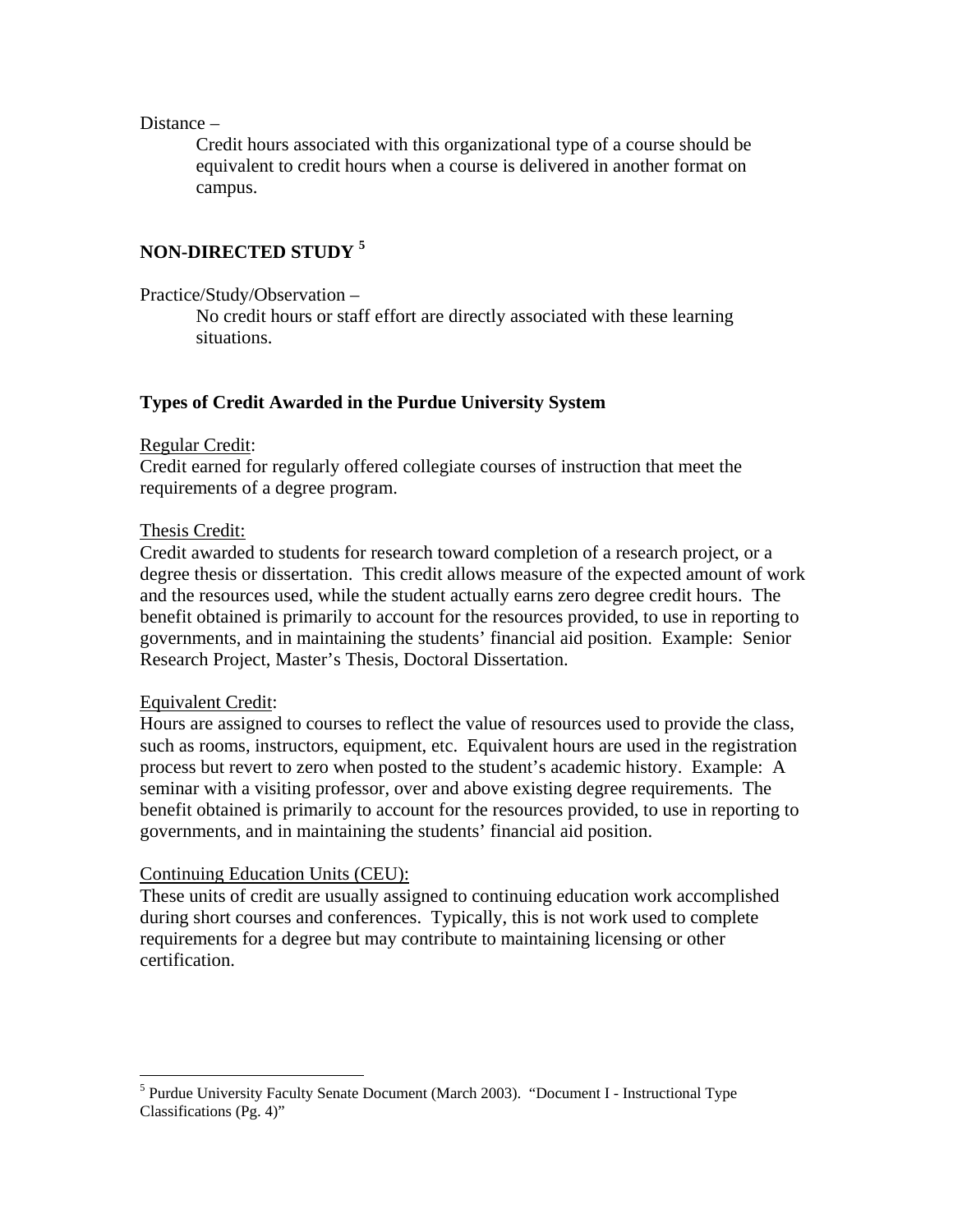#### **Procedure for Exceptions**

*Many situations and new developments may cause a given department or faculty member*  to vary from the guidelines listed above in the assigning of credit. If this situation should arise, a Registrar Form 40 should be submitted creating or revising the course, specifying the type of variance to be applied, and the expected benefit. This formal notification will allow the Office of the Registrar to document such variances, continuously synchronize the faculty's pedagogical expectations, and will assist in acknowledging interdepartmental preferences that may logically be converted to needed revisions of the guidelines and policies.

### **Value of Guidelines**

Even though exceptions may be necessary, guidelines are still useful in assigning a measure of the student's academic experience. Consistency in measuring the effort of students and faculty contributes greatly to reliable reporting and evaluation.

These guidelines also help a student to understand the amount of effort that must be expended to complete a course or receive a degree. At most institutions on a *semester credit hour* system, a four-year degree usually requires 120-140 semester hours of credit, implying that the full-time student would earn 15 to 17 semester credit hours for each of eight semesters. If each semester credit hour represents about three hours of study or class attendance each week, this would imply an average 45-51 hour workweek for the student.